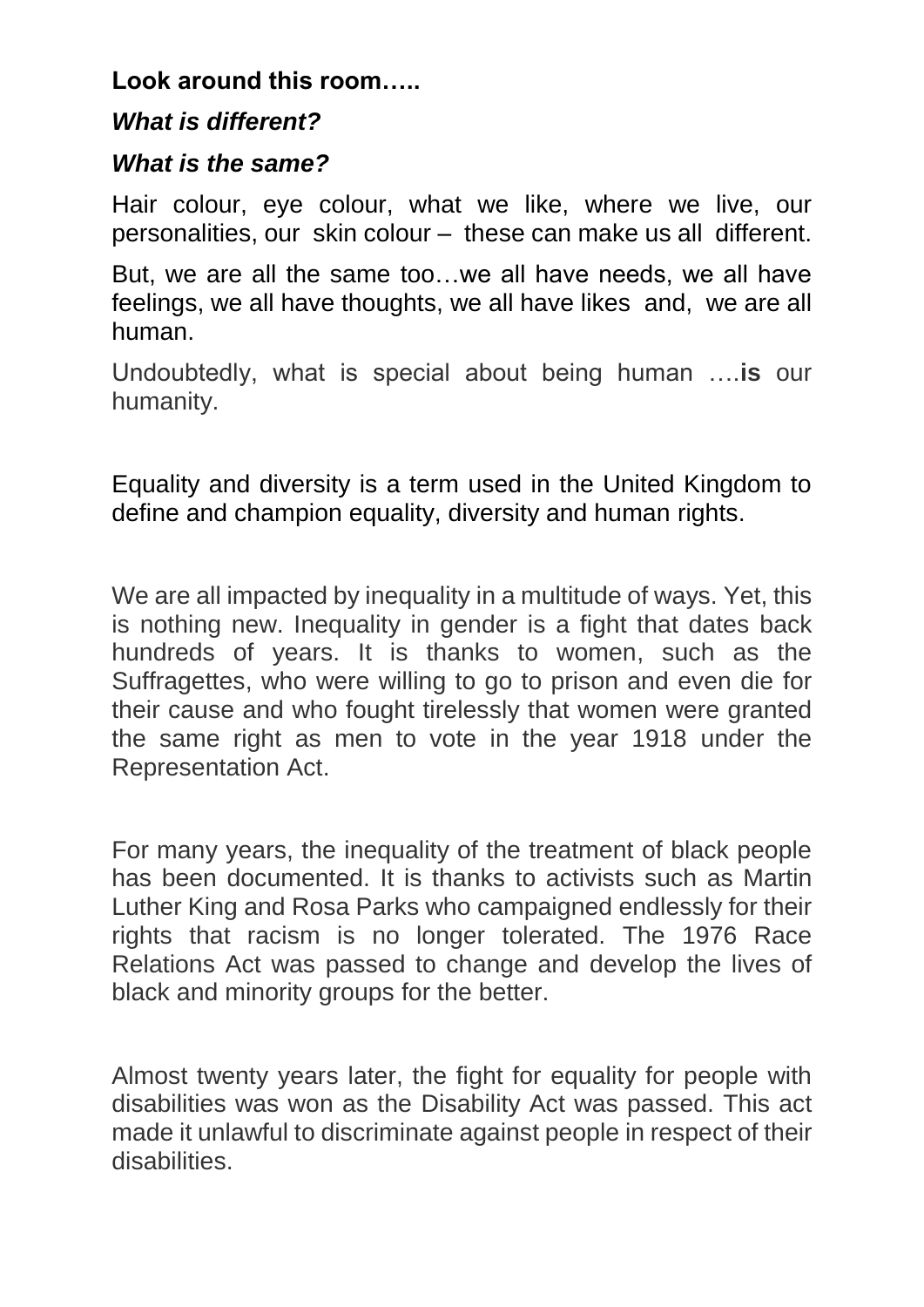In 2010, new legislation – the Equality Act, was passed to help ensure an individual, or groups in society, are not discriminated against. This act allows public bodies to take positive action to help groups of people overcome disadvantages in society.

However, despite the 2010 act, we are still encountering examples of inequality today.

At school, we see people from all kinds of background and ethnicities. It is imperative that we treat them all the same, it is our job to ensure that everyone feels included and that everyone feels there are equal opportunities for all to access.

We must culture an environment where we can thrive together, where individual characteristics are celebrated for making people unique, and being different is not perceived in a negative way.

We must be willing to challenge negative attitudes and stereotypes and enforce an all-inclusive culture. It is about us being challenged to recognise and value all sorts of differences in order to make our world a better place for everyone.

Diversity is an acronym for

D is for Different

I is for Individuals

V is for Valuing

E is for Each other

R and S stand for Regardless of Skin

I is for Intellect

T is for Talents

And Y is for Years

It is about us being challenged to recognise and value all sorts of differences in order to make our world a better place for everyone.